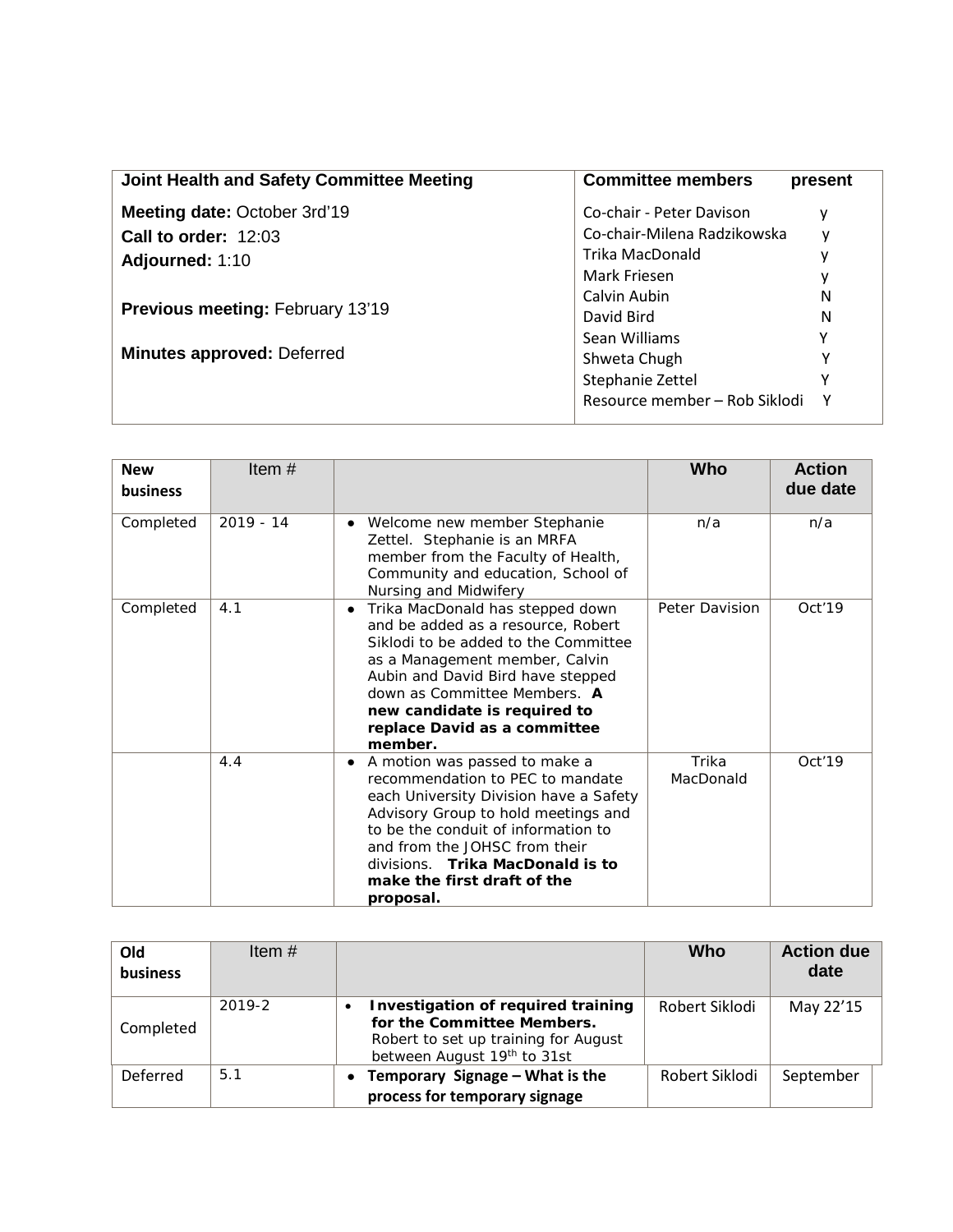|           |      | regarding repairs and emergencies?<br>Robert to find out if there is a current                                                                                                                                                                                                                                                                                                                                                                 |                       |           |
|-----------|------|------------------------------------------------------------------------------------------------------------------------------------------------------------------------------------------------------------------------------------------------------------------------------------------------------------------------------------------------------------------------------------------------------------------------------------------------|-----------------------|-----------|
| Deferred  | 5.2  | process or common sign depository.<br><b>Public Notice of JOHSC Members,</b><br>$\bullet$<br><b>Terms of Reference and Minutes.</b><br>Milena to contact MRFA regarding a<br>Safety Board and update MRFA                                                                                                                                                                                                                                      | Milena<br>Radzikowska | September |
|           |      | Website. Peter to Update Security<br>Website and second physical location.                                                                                                                                                                                                                                                                                                                                                                     | <b>Peter Davision</b> |           |
|           |      | Robert to check with MRSA Location<br>and to update MRFA, EHS, HR<br>Websites.                                                                                                                                                                                                                                                                                                                                                                 | Robert Siklodi        |           |
| Deferred  | 5.3  | Harassment Policy. Mark to take away<br>$\bullet$<br>and investigate with Trika regarding<br>next step and time line.                                                                                                                                                                                                                                                                                                                          | Mark Friesen          | May 29'19 |
| Deferred  | 5.4  | <b>WHIMIS.</b> The areas of the University<br>$\bullet$<br>that deal directly with chemicals have<br>been given full 2015 WHIMIS training,<br>Facilities, Grounds, Security and S&T.<br>Robert to create a plan to add WHIMIS<br>training to the rest of staff.                                                                                                                                                                                | Robert Siklodi        | September |
| Completed | 5.5  | <b>Inspections</b> - According to Alberta<br>$\bullet$<br>Legislation the JOHSC must be<br>involved in work place inspections. As<br>the campus is large it is not reasonable<br>that the JOHSC team is part of all the<br>inspections. JOHSC members will be<br>involved in any Alberta OHS<br>inspections and at least one higher risk<br>area of the University per quarter.<br>Robert to create a list of higher risk<br>areas to inspect. | Robert Siklodi        | September |
| Completed | 5.7  | <b>Campus Safety Advisory Groups,</b><br>Report Structure. Robert is to create<br>a summary list of items that we would<br>want the Safety Advisory Groups to<br>report to JOHSC                                                                                                                                                                                                                                                               | Robert Siklodi        | September |
| Deferred  | 5.8  | <b>Reports of Research Committees</b><br>$\bullet$<br>Report Structure. David is to create a<br>summary list of items that we would<br>want the Research Committees to<br>report to JOHSC                                                                                                                                                                                                                                                      | David Bird            | September |
| Deferred  | 5.9  | To create a sub-committee to look at<br>$\bullet$<br>synergies between current programs<br>to find a better incident / injury<br>reporting program.                                                                                                                                                                                                                                                                                            | <b>Peter Davision</b> | September |
| Deferred  | 5.10 | Create an accurate reporting process<br>$\bullet$<br>for sexual assault information capture                                                                                                                                                                                                                                                                                                                                                    | <b>Peter Davision</b> | September |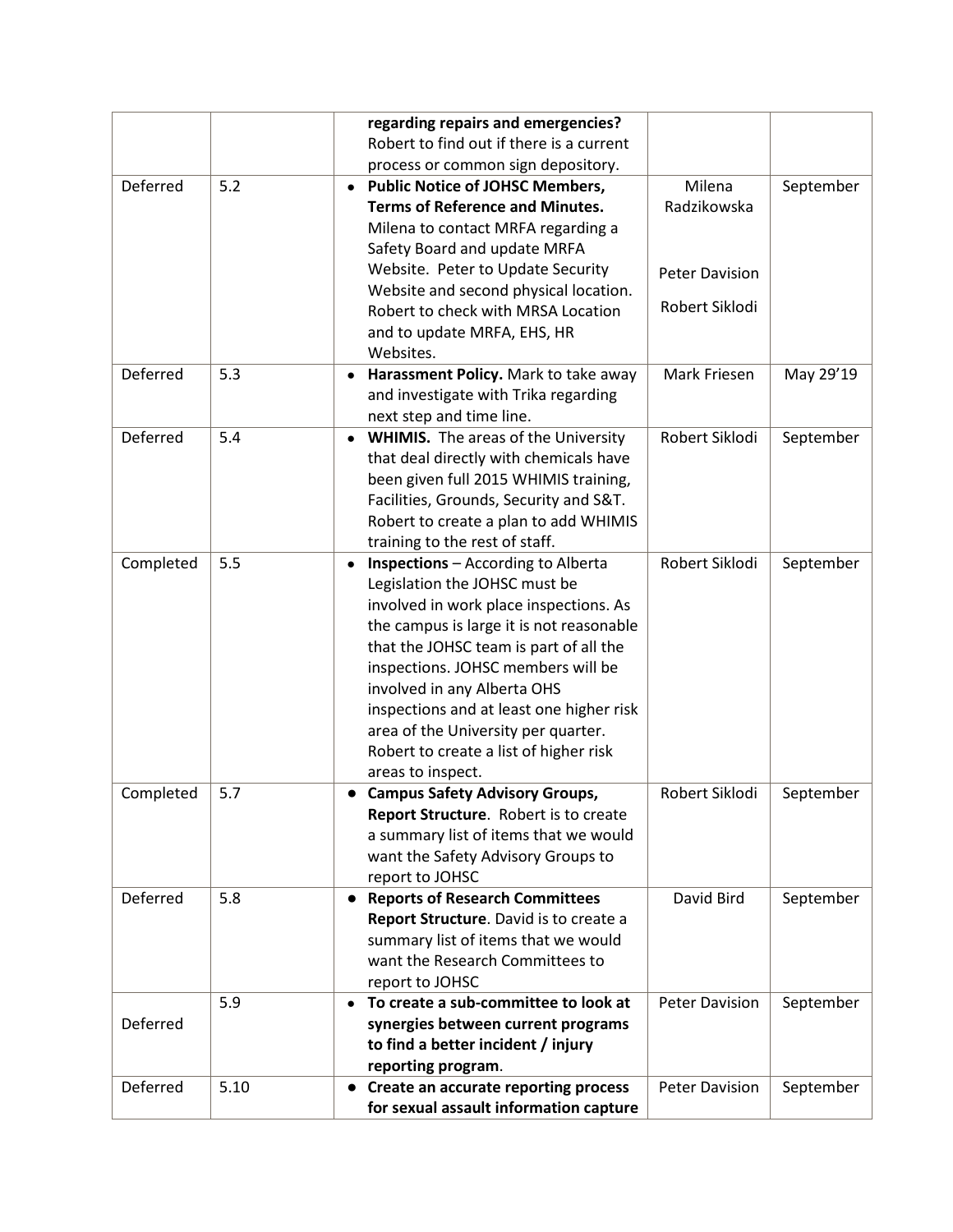| Deferred | 5.11 | • Create a Plan and training material to | Robert Siklodi | September |
|----------|------|------------------------------------------|----------------|-----------|
|          |      | create Safety Advisory Groups in all of  |                |           |
|          |      | the University Departments.              |                |           |

|              | <b>Risk assessments</b><br>conducted | <b>Site inspections</b><br>conducted | <b>EHS program</b><br>reviews | Site-wide<br>education<br>programs<br>delivered | <b>Recommendations made</b><br>to employer |
|--------------|--------------------------------------|--------------------------------------|-------------------------------|-------------------------------------------------|--------------------------------------------|
| This period  | 0                                    | U                                    | Ü                             | 0                                               |                                            |
| Year-to-date |                                      |                                      |                               |                                                 |                                            |

| <b>Reports</b>                     | First aid<br>summary<br>reports      |                    | Deferred                                                                                                                                                                                                                                                                                                                                                                                                                                                                                                                                                                                                                                                                                                                                                                                                                                                                                                                                                                                                                                                                                                                                                                                                                                                       |                            |                                        |                               |                            |  |
|------------------------------------|--------------------------------------|--------------------|----------------------------------------------------------------------------------------------------------------------------------------------------------------------------------------------------------------------------------------------------------------------------------------------------------------------------------------------------------------------------------------------------------------------------------------------------------------------------------------------------------------------------------------------------------------------------------------------------------------------------------------------------------------------------------------------------------------------------------------------------------------------------------------------------------------------------------------------------------------------------------------------------------------------------------------------------------------------------------------------------------------------------------------------------------------------------------------------------------------------------------------------------------------------------------------------------------------------------------------------------------------|----------------------------|----------------------------------------|-------------------------------|----------------------------|--|
|                                    | Incidents                            | $\bullet$          | Deferred                                                                                                                                                                                                                                                                                                                                                                                                                                                                                                                                                                                                                                                                                                                                                                                                                                                                                                                                                                                                                                                                                                                                                                                                                                                       |                            |                                        |                               |                            |  |
|                                    | Inspections                          | $\bullet$          | Deferred                                                                                                                                                                                                                                                                                                                                                                                                                                                                                                                                                                                                                                                                                                                                                                                                                                                                                                                                                                                                                                                                                                                                                                                                                                                       |                            |                                        |                               |                            |  |
|                                    | Other OHS<br>reports<br>Training and | Deferred           | Alberta OHS Came and inspected Mt. Royal for 3 different incidences.<br>1. Taylor Center August 28 <sup>th</sup> '19. Two OHS Officers came to<br>investigate a complaint that was made during one of the productions.<br>After investigating OHS found no reason to implement any actions<br>regarding the complaint.<br>2. Fume Hood use in B255, September 3rd'19. An anonymous<br>complaint was made regarding an unsafe condition in lab B255. The<br>B255 lab was reopened this summer and the designation was changed<br>from a wet lab to a dry lab. A ductless fume hood is located in the lab<br>and is currently tagged out of service. OHS came and investigated the<br>lab and fume hood and found no reason to implement any actions<br>regarding the complaint.<br>3. Potentially Serious Incident, September 25th/19. Robert Siklodi<br>reported a potentially serious incident to Alberta OHS on September<br>20 <sup>th</sup> . The incident was regarding a man that became unbalanced and<br>knocked a worker's glasses off of his face. OHS came to investigate<br>the equipment and to make sure there are corrective actions being<br>implemented. After investigating no actions required from Alberta OHS<br>regarding this incident. |                            |                                        |                               |                            |  |
|                                    | education                            |                    |                                                                                                                                                                                                                                                                                                                                                                                                                                                                                                                                                                                                                                                                                                                                                                                                                                                                                                                                                                                                                                                                                                                                                                                                                                                                |                            |                                        |                               |                            |  |
|                                    |                                      |                    |                                                                                                                                                                                                                                                                                                                                                                                                                                                                                                                                                                                                                                                                                                                                                                                                                                                                                                                                                                                                                                                                                                                                                                                                                                                                |                            | <b>Injuries</b>                        |                               |                            |  |
|                                    | <b>Incidents</b>                     | <b>Near misses</b> | First aid only                                                                                                                                                                                                                                                                                                                                                                                                                                                                                                                                                                                                                                                                                                                                                                                                                                                                                                                                                                                                                                                                                                                                                                                                                                                 | <b>Medical aid</b><br>only | <b>Number of time-loss</b><br>injuries | Days lost<br>due to<br>injury | <b>Threats of violence</b> |  |
| <b>This</b><br>period              |                                      |                    |                                                                                                                                                                                                                                                                                                                                                                                                                                                                                                                                                                                                                                                                                                                                                                                                                                                                                                                                                                                                                                                                                                                                                                                                                                                                |                            |                                        |                               |                            |  |
| <b>This</b><br>period<br>last year |                                      |                    |                                                                                                                                                                                                                                                                                                                                                                                                                                                                                                                                                                                                                                                                                                                                                                                                                                                                                                                                                                                                                                                                                                                                                                                                                                                                |                            |                                        |                               |                            |  |